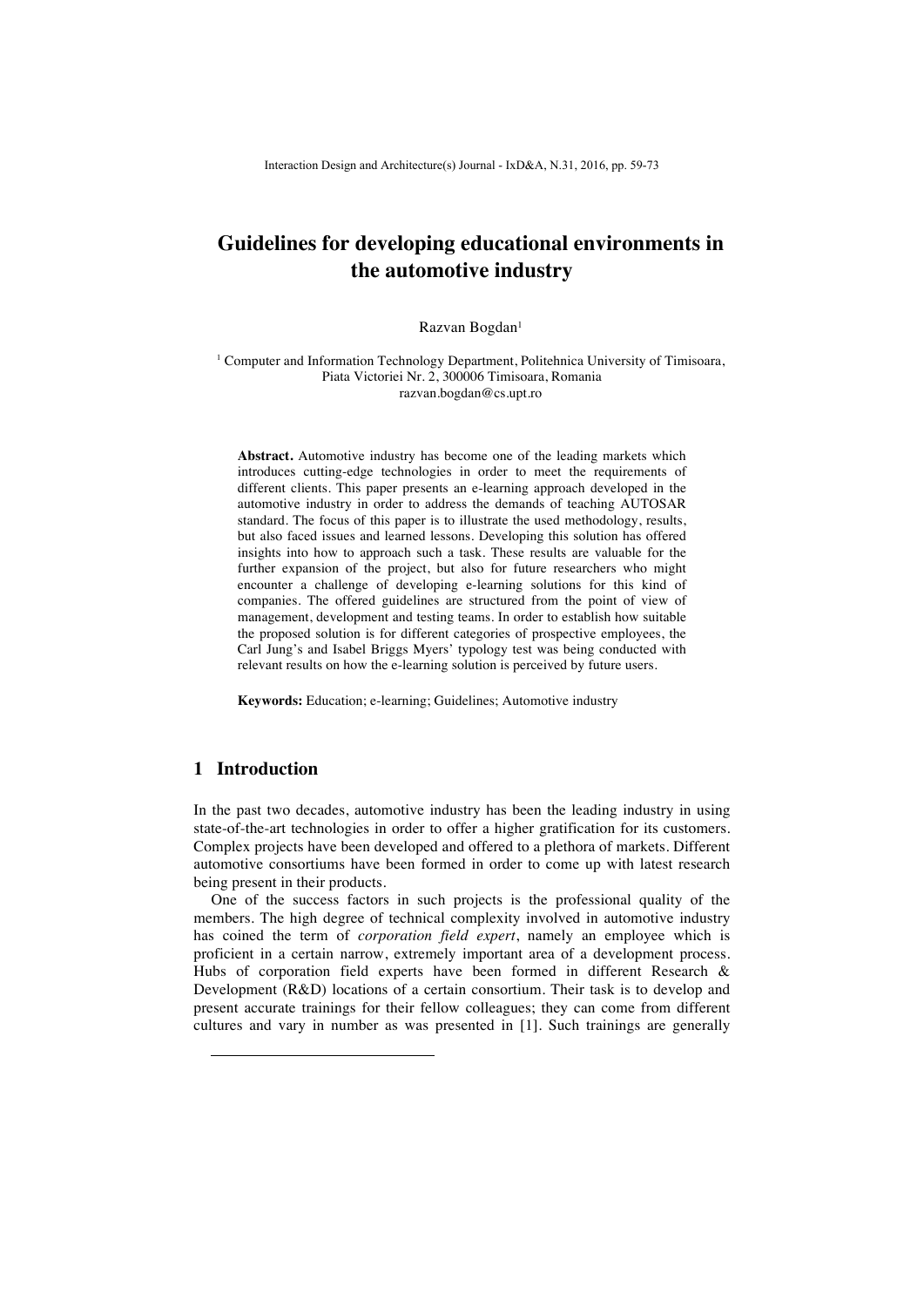presented in more than one Research & Development locations. Dealing with global corporations, this reaches a global scale. A specialized training developed in a European hub, for example, by a corporation field expert, can later on be presented in Asia or America. During the past years, a plethora of technologies have emerged in the automotive industry. Such complex technologies require continual training of the corporation's personnel, therefore leading to an exponentially increase in the number of trainers and business trips.

One such technology is that of the AUTomotive Open System ARchitecture (AUTOSAR) standard which was developed as a partnership in order to offer an open industry standard for the automotive software architecture between suppliers and manufacturers [2]. In [3] it is defined the anatomy of this standard as being formed by a set of specifications which are describing the components of the software architecture, but also by the definition of the interfaces between them. One of the large companies that is using the AUTOSAR standard is Continental Automotive AG [4], providing solutions for the major automobile manufacturers of the world.

Faced with an increased number of trainings in the AUTOSAR projects, the management team has decided upon targeted e-learning trainings. This paper presents the case of an e-learning solution called Academy. First of all, by this strategy, the issues of time and cost can be surmounted, but also such solutions are available to different learners which are spread in different parts of the world. Alternatively, the content can be downloaded and consulted offline and also different assessment modules can be implemented in the e-learning training. Secondly, the management team hopes to create an educational environment for the employees, which is characterized by the fact that the e-learning material can be cognitively processed by every single individual in a desired time, while keeping itself engaged and devoted to the training's content.

# **2 Literature review**

The literature review for the presented topic, first of all presents previous work regarding learning environments. Among that kind of research, our approach aims at identifying those solutions that are using e-learning environments, specifically to industrial environments (such as automotive industry). When talking about e-learning environments, a key ingredient into constructing such settings is the way in which students are understanding a certain theme. Therefore the last part of the literature review section is presenting previous work on this matter.

In order to create an educational environment, the crucial steps have been presented in [5]. The first one is the engagement of the learner, which can be affected by learner's preferred learning style and previous experiences. The conclusion of this study is that *"in adult learning theories, teaching is as much about setting the context or climate for learning as it is about imparting knowledge or sharing expertise."* In [6] is presented how such a learning context can be created by an e-learning environment. However, in order to further enhance the e-learning environment, a twodimensional approach should be used. First of all, a social dimension should be added to the training, such as responding to different postings, engaging students in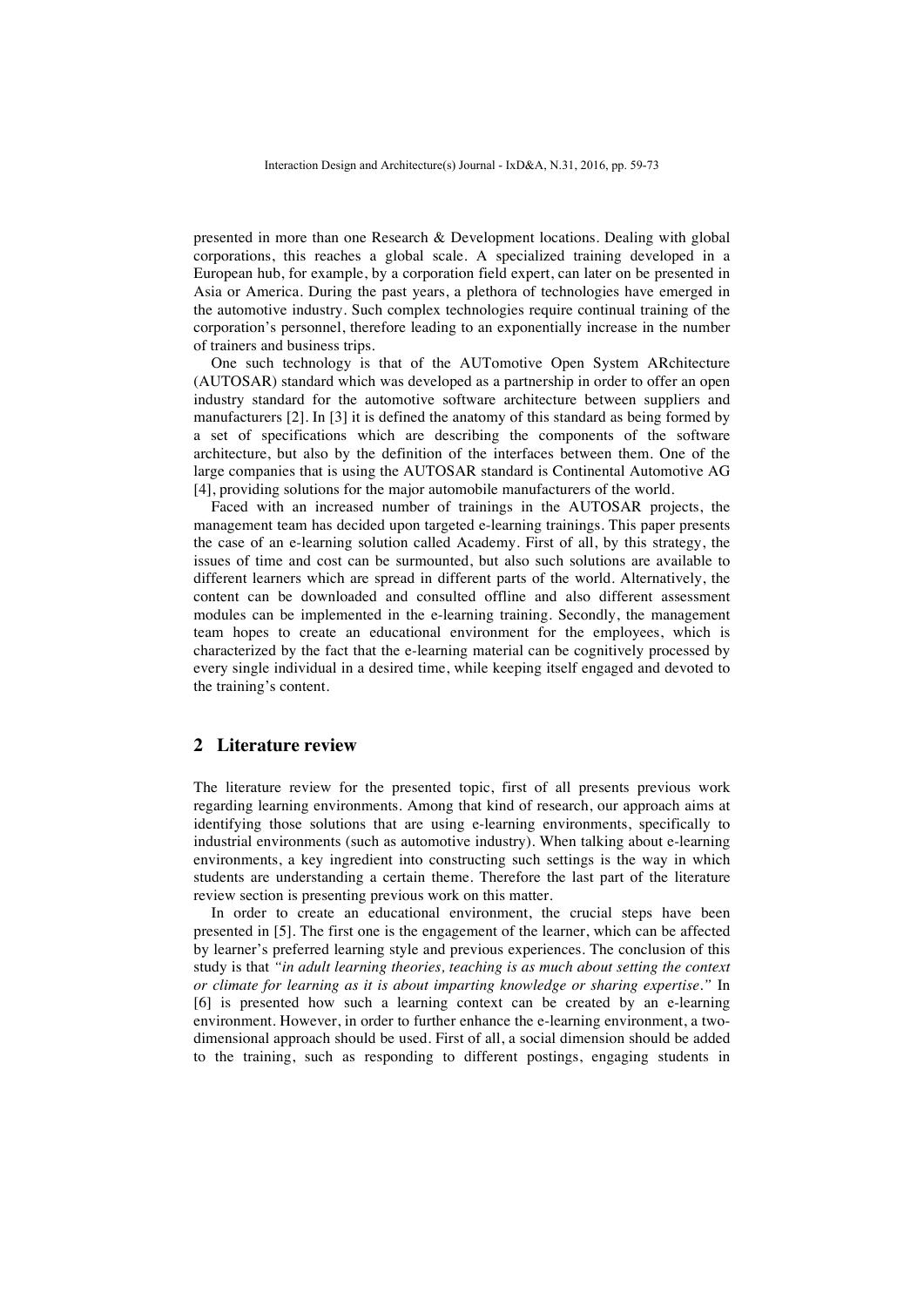discussion and not just simply posting materials. The second dimension is related to understanding which is the best way a student can understand the topic. In other words, the tutor should get to know the learning styles of the students. Other studies, such as [7] have presented how the built environment can influence the cognitive process of a trainee, such results being useful both for students and tutors.

From the automotive industry perspective, in [8] it is emphasized the importance of education time, with a special accent on the time needed to learn (called trainee or learner time). They propose a comprehensive model that satisfies four requirements: the one for the client-side courseware, the courseware developing environment, the Resource Management System (RMS) for monitoring the students as well as an educational document store. In [9] it is also stressed the relevance of education time in the industry, e-learning being presented as the most suitable solution. The system architecture proposed in [9] is unique due to the balance of customized e-learning and the knowledge gathering aspect from both trainer and trainee with the final-goal of obtaining an extensive knowledge management system. The authors of [10] focus their study on both education and industrial experience, by presenting a peculiar difference between the industrial and educational-specific approaches, namely the time factor. It also provides several guidelines to merging the teaching and industrial processes.

Based on a cognitive and behavioral point of view, in [11] it is stated that *"anxiety and facilitating conditions are found to be the antecedents of perceived ease of use, and social influence is found to be the antecedent of perceived usefulness"*. Nevertheless, with all these said, in [12] it is acknowledged only the personal learning networks as important for the conclusion to use a web-learning system. A counterargument can be formulated, that in [11], the authors took into account only blue collar workers, but this brings the multi-modal, multi-user teaching methods into focus. In [1] it is offered a spectrum of presentation methods that needs to be employed to satisfy the different learning needs of the participants.

In [13] it is also underlined a modular approach, but the meaning is shifted to a collaborative on-the-spot Agile automotive learning system; this also serves as a knowledge repository. The e-learning architecture is faultlessly integrated with the Agile process, due to a modular method. Nevertheless, no real learning management system is implemented in this solution. The literature of this field contains a large range of papers, but most can be categorized at different ends: either offering an engineering/pedagogical approach or an industrial one. For example, in [14] it is presented a practical engineering pedagogical approach, by using virtual tests to allow users the discovery and fixation of theoretical concepts. In [15] an engineering approach is presented, which is using an e-learning solution in order to present an extensive 3D virtual reality system orientated towards active learning. Even if no learning or knowledge management system are implemented, in [16] is discussed the possibility of interlacing various parts of the "digital ecosystem". In the same time, this research is stressing the multimodal, interactive flexible selection approach. On the other hand, the active learning part, is exquisitely executed and tracked.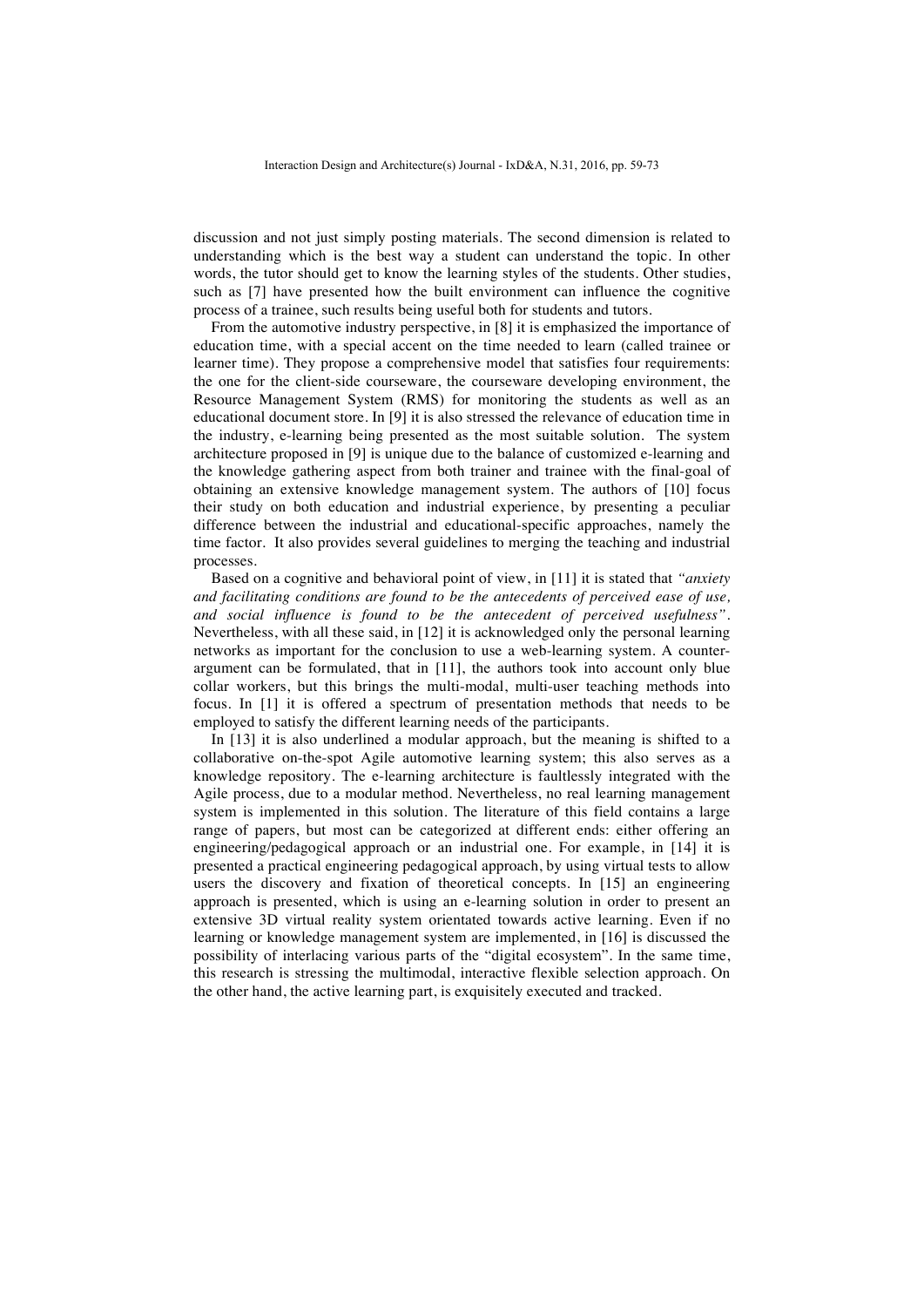# **3 Material and method**

In order to come up with a solution to building an alternative system for the existing method of transmitting automotive technologies, which is mainly based on a classical training, presented in different parts of the world, the present research is based on the following plan.

### **Step 1. Requirements.**

The management's requests were formulated in terms of coming up with an optimal alternative in terms of time and costs to the existing way of distributing AUTOSAR trainings, in a suitable educational environment.

Giving the fact that such complex technical AUTOSAR (or we might generalize as automotive) trainings were developed in a certain hub around the world, the need to impart the knowledge and experiences of those trainers was done at the cost of long business trips, telephone conferences, e-mail discussions and so on. In time, giving the large amount of involved employees, this process has become very complicated. Even forming local experts was not enough anymore because these local experts were supposed to also be active in their respective jobs as software developers or software testers. The need for an alternative was more necessary than ever. The new solution was supposed to be creating an educational environment with the main characteristics of transmitting the necessary know-how, but also to facilitate a proper cognitive process for each trainee.

A suitable educational environment was agreed with the management team to be defined in terms of state-of-the-art literature [5], [6], [7] as having different characteristics:

- engagement of the learner (this is affected by their motivation and perception of relevance),
- cognitively processing of presented knowledge,
- social dimension to be present (by receiving answers to issues),
- training offered in the preferred learning style.

### **Step 2. Classical vs. e-learning solution.**

In choosing a schema to train automotive industry employees there are a couple of options available. Management needs to take into account both the trainer and trainee from a time and cost perspective. There are two main currents: the traditional (classroom) method which can be seen as a centralized option and the e-learning method which is a distributed option.

The traditional (classroom style) methods implies the presence of a corporation field expert (the trainer) who is very well versed in the subject and also has pedagogical skills that allow him/her to develop a suitable training. This training is distributed to selected R&D locations, in which other senior-level individuals learn it and then pass it on to junior-level personnel. The training session can last a day or more of concentrated learning. In the particular case presented here, this also might imply that the location trainer might be "borrowed" in other locations that do not have personnel with enough expertise, therefore creating, from a management point of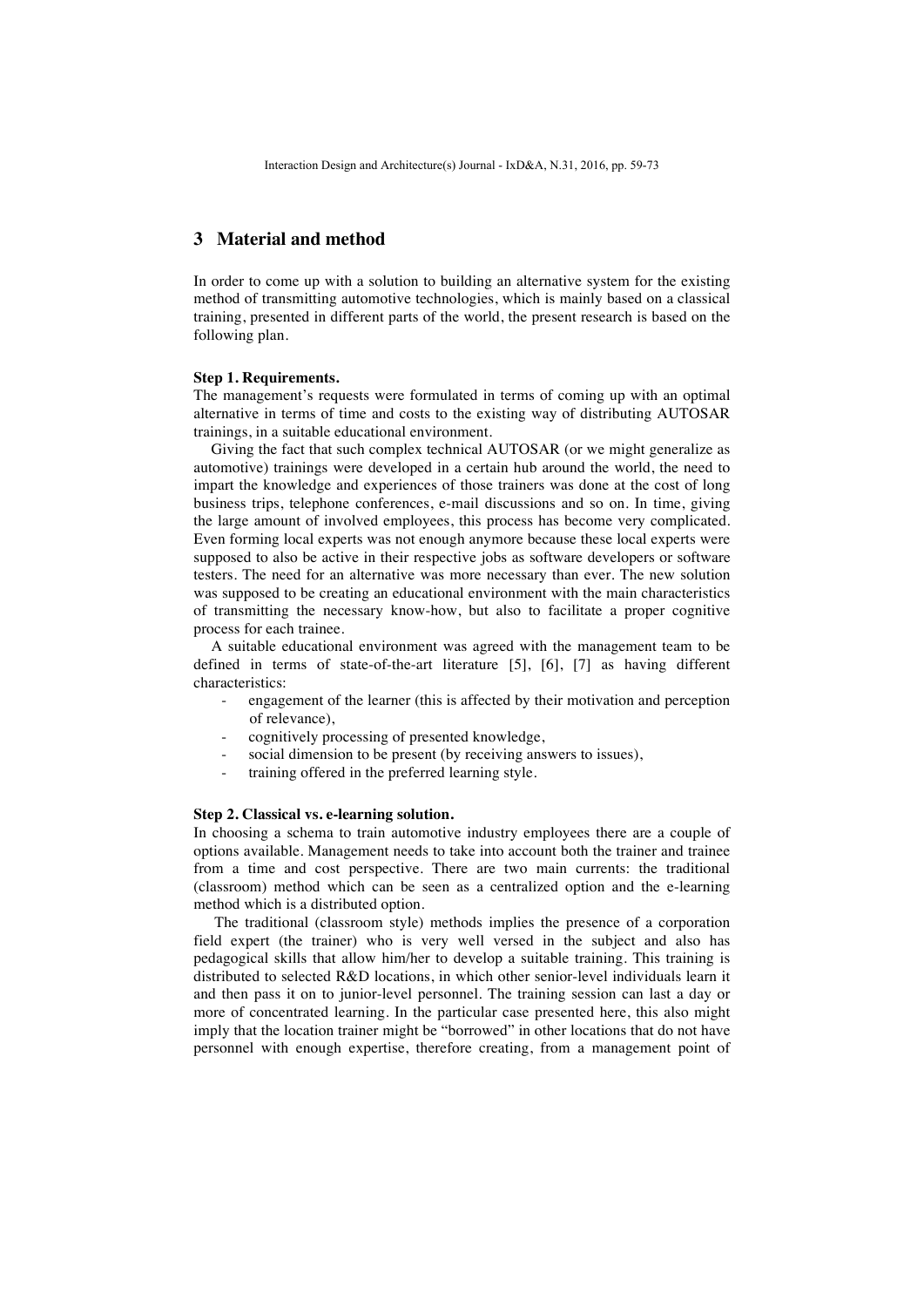view, a loss of time spent developing senior level-activities and / or training local employees as well as business trip-related costs [17].



Fig. 1. "Triangle of influence" [5] – traditional classroom can leave different students excluded.

|            |           | Traditional classroom                                                                                   |                                                                              | e-learning environment                                                                                               |                                              |  |  |
|------------|-----------|---------------------------------------------------------------------------------------------------------|------------------------------------------------------------------------------|----------------------------------------------------------------------------------------------------------------------|----------------------------------------------|--|--|
|            | Point of  | Trainer                                                                                                 | Trainee                                                                      | Trainer                                                                                                              | Trainee                                      |  |  |
| Activities | view      | develop training OR<br>learn and present                                                                | spend 8 hours<br>every 3 months to                                           | study previous trainings +<br>develop training + present                                                             | spend as<br>much time                        |  |  |
|            |           | training OR<br>development/tester tasks                                                                 | $learn + can leave$<br>students excluded<br>("triangle of<br>influence" [5]) | training + collaboratively<br>evaluate + maintenance +<br>interface between levels +<br>make aware the<br>management | as needed<br>until<br>lessons are<br>learned |  |  |
| Time       | Education | 16 hours or more;<br>multiple-sites around the recurring<br>world; recurring                            | 8 hours:                                                                     | 250 hours or more; one varies;<br>location; one-time; some<br>business trips might be<br>involved                    |                                              |  |  |
|            | Industry  | less development time less development can be externalized<br>(senior-level)<br>less business trip time | time (junior-level)                                                          |                                                                                                                      | varies<br>(expected)<br>to be lower)         |  |  |
| Cost       |           | Education medium; recurring                                                                             | medium; recurring                                                            | high; one-time;<br>maintenance can be<br>involved                                                                    | very low;<br>recurring                       |  |  |
|            | Industry  | high: senior-level tasks medium: low-level<br>delayed + some business<br>trips might be involved        | tasks delayed 1<br>day every 3<br>months                                     | medium to high;<br>one-time, some business<br>trips might be involved                                                | very low;<br>recurring                       |  |  |

|  | <b>Table 1.</b> Time and cost constraints in traditional classrooms and e-learning environments |  |  |  |  |
|--|-------------------------------------------------------------------------------------------------|--|--|--|--|
|  |                                                                                                 |  |  |  |  |

The e-learning methods imply a lot of work on the trainer side, who has to have significant knowledge in both the training field and the pedagogical area. Moreover, a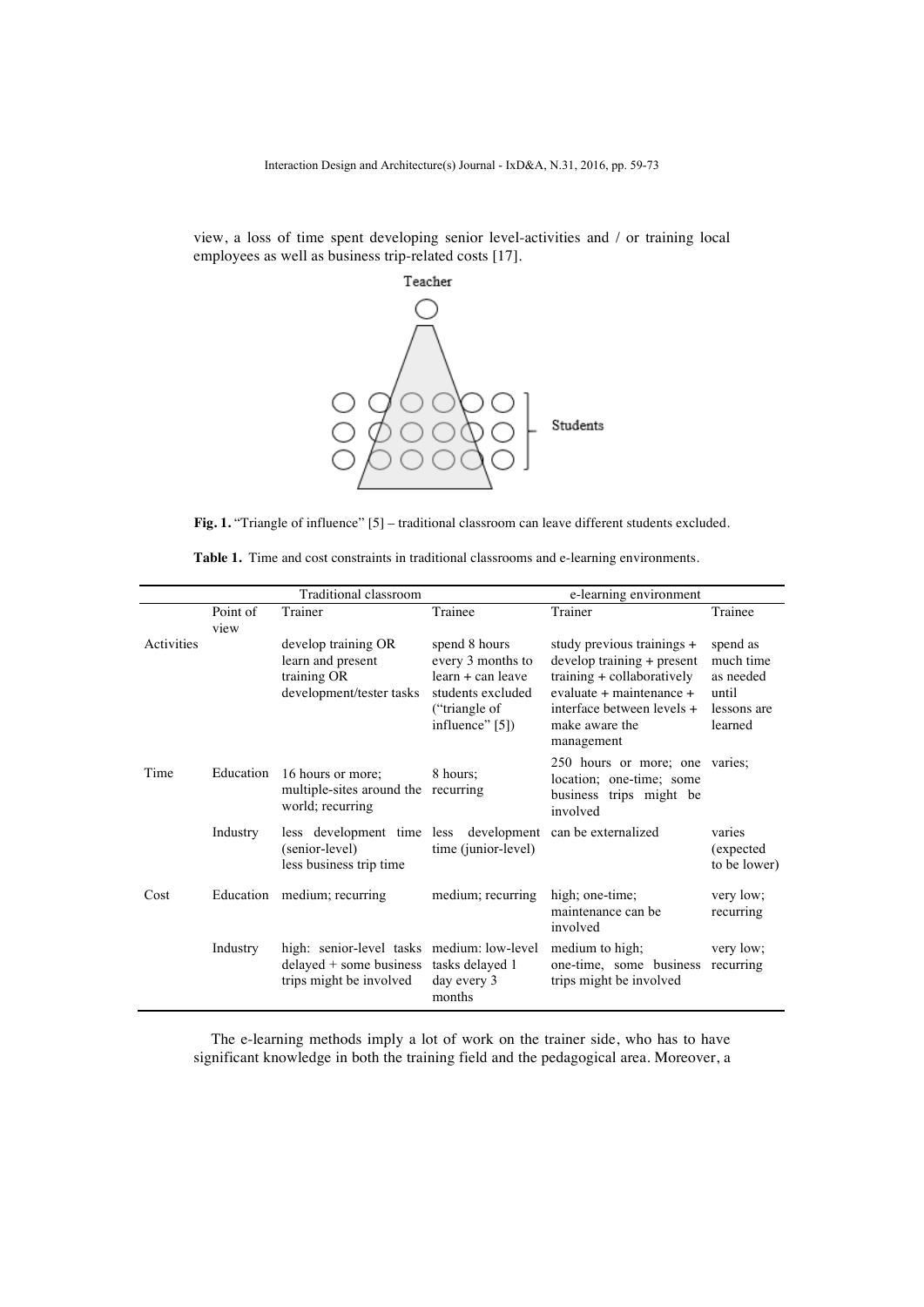strong research and comparison of previous trainings is necessary, which coupled with the strong inter-personal skills needed to mediate between the management's many requirements and trainees' capabilities, create a very specific and specialized skill portrait for the trainer. However, once the trainer completes the preparation, only minor maintenance is then needed, thus making the whole process a one-time occurrence. From the trainee side the e-learning is definitely a better experience, as it allows self-pacing, informal interfacing with others at the same-level and even, occasionally, mentorship chances that boost one's moral and drive in learning the subject.

One interesting point to be encountered in the traditional classroom is what [5] identifies as "triangle of influence" (an example is presented in Fig.1), namely trainer's attention being focalized just on some students, while others get to be ignored. This particular aspect can be overcome in the e-learning variant.

The available options are summarized in Table 1, where the e-learning option comes out as an economic and time-conscious solution. The next steps to be presented are based on adopting an e-learning system in order to train future trainees into AUTOSAR standard. The management team agreed on this part, so the following steps started to take shape.

| Tools          | TT Knowledge Force                                                                                                                                                                                                                                                                                                                                                                                                                                                                                                                                                                                                                                                                                                                                                                                                                                                                                                     | Adobe Presenter                                                                                                                                                                                                                           |
|----------------|------------------------------------------------------------------------------------------------------------------------------------------------------------------------------------------------------------------------------------------------------------------------------------------------------------------------------------------------------------------------------------------------------------------------------------------------------------------------------------------------------------------------------------------------------------------------------------------------------------------------------------------------------------------------------------------------------------------------------------------------------------------------------------------------------------------------------------------------------------------------------------------------------------------------|-------------------------------------------------------------------------------------------------------------------------------------------------------------------------------------------------------------------------------------------|
| Costs          | Already purchased                                                                                                                                                                                                                                                                                                                                                                                                                                                                                                                                                                                                                                                                                                                                                                                                                                                                                                      | Price depending on version                                                                                                                                                                                                                |
| License        | Not limited                                                                                                                                                                                                                                                                                                                                                                                                                                                                                                                                                                                                                                                                                                                                                                                                                                                                                                            | Different purchasable licenses                                                                                                                                                                                                            |
| Main functions | - Team-trainer Knowledge Force (TTKF) for - conversion of PowerPoint presentations<br>authors is a tool to create web-based, e-learning into interactive eLearning content which<br>trainings in TTKF Training Portal<br>maintaining both the using HTML5 publishing<br>creating and<br>documentation and interactive e-learning media<br>- structuring content in the Topic and Course presentations, product demonstrations,<br>views<br>- modelling business processes in Process view<br>- localizing knowledge objects to match other participants of online training<br>languages or different audiences<br>- the publication of such knowledge objects as drop modules can be added<br>Web-Based Training (WBT) and a manual, or as a - videos can be published to portals,<br>single document<br>- the supply and distribution of knowledge models - analysis of learning progress of<br>via portal technology | can be delivered to desktops, and tablets<br>- passive content turned into video<br>training videos<br>- generate tests and feedback forms for<br>- quizzes, actors, themes and drag-and-<br>desktops, and mobile devices<br>participants |

**Table 2.** Characteristics of the tools.

#### **Step 3. Establishing a development tool.**

Once the decision on obtaining an e-learning solution for the technical software engineering trainings has been officially released and since the requirements were previously set up, the next step was to identify a proper tool where to develop the project. In this regard a market survey has been done and in the end there were two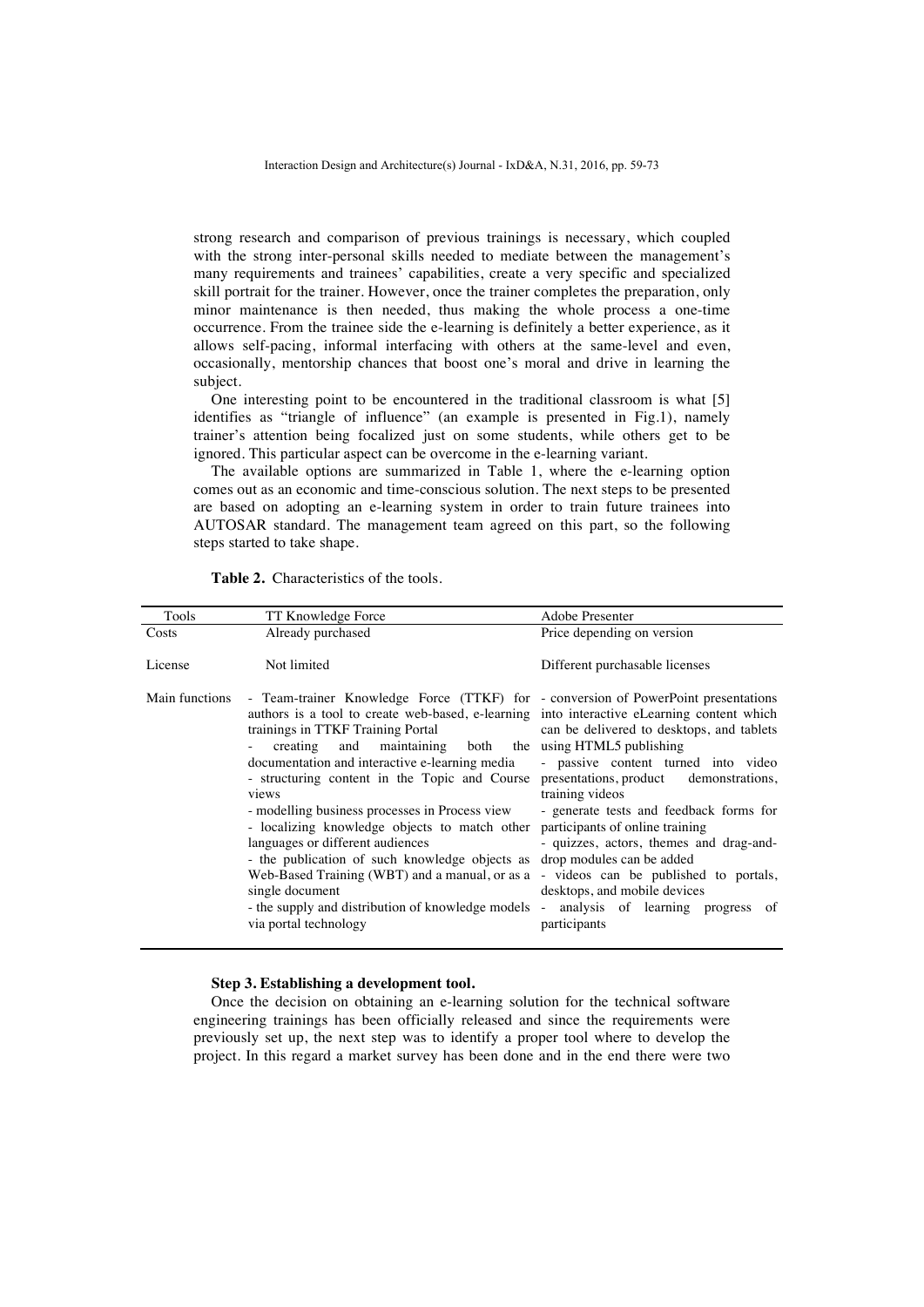tools that emerged as possible future development tools. The tools were TT Knowledge Force [18] and Adobe Presenter [19]. The characteristics that were of particular interest for the team are summarized in Table 2.

The final decision was in favor of TT Knowledge Force, one of the key factors that contributed to this decision is that this tool was already used in different departments (mainly in mechanics, accounting and logistics) throughout the company.

#### **Step 4. Implementation process.**

In order to construct the e-learning solution, an implementation process was first defined. This process is presented in Fig. 2.



**Fig. 2.** Phases of implementation process.

The first phase of the implementation process consists of structuring the training's content. Together with the field experts that have already offered the training in the traditional approach, the content was defined and structured. The approach to this phase was on two layers. First of all, meetings were organized with local R&D trainers that were offering the trainings; they were trained by the expert fields and also had the huge advantage of daily working with the practical parts of the technology. The local trainers offered valuable insights into the material, but also precious ideas on how to improve the actual content with additional information and explanation to the ones already existing in the training. One of the advantage of this first layer was that the local R&D trainers had a close interaction with the trainees and could also provide specific feedback from the trainees. During this layer, first observations on how to change and improve the content were gathered. The next layer consisted of reviewing the input from the local R&D trainers with the field experts, but also gathering new thoughts and suggestions from them. The output of this first phase was a complete definition of the content, but also a material structuring in chapters and lessons. The structure was then implemented in TT Knowledge Force.

The second phase of the implementation process consists of recording the interaction with the software tool functioning. This is a most valuable step which comes very straightforward to be accomplished in TT Knowledge Force because the future user is supposed to interact with a software tool. By such an interaction recording, the trainee gets to know different options (such as developing and testing configurations) of the software environment that the future AUTOSAR specialist will use.

The third phase consists of editing the documentation that TT Knowledge Force is automatically generating, this facility saving a lot of time during the implementation process. This documentation is a very useful tool for the trainee because different practical steps can be found out in a structured approach.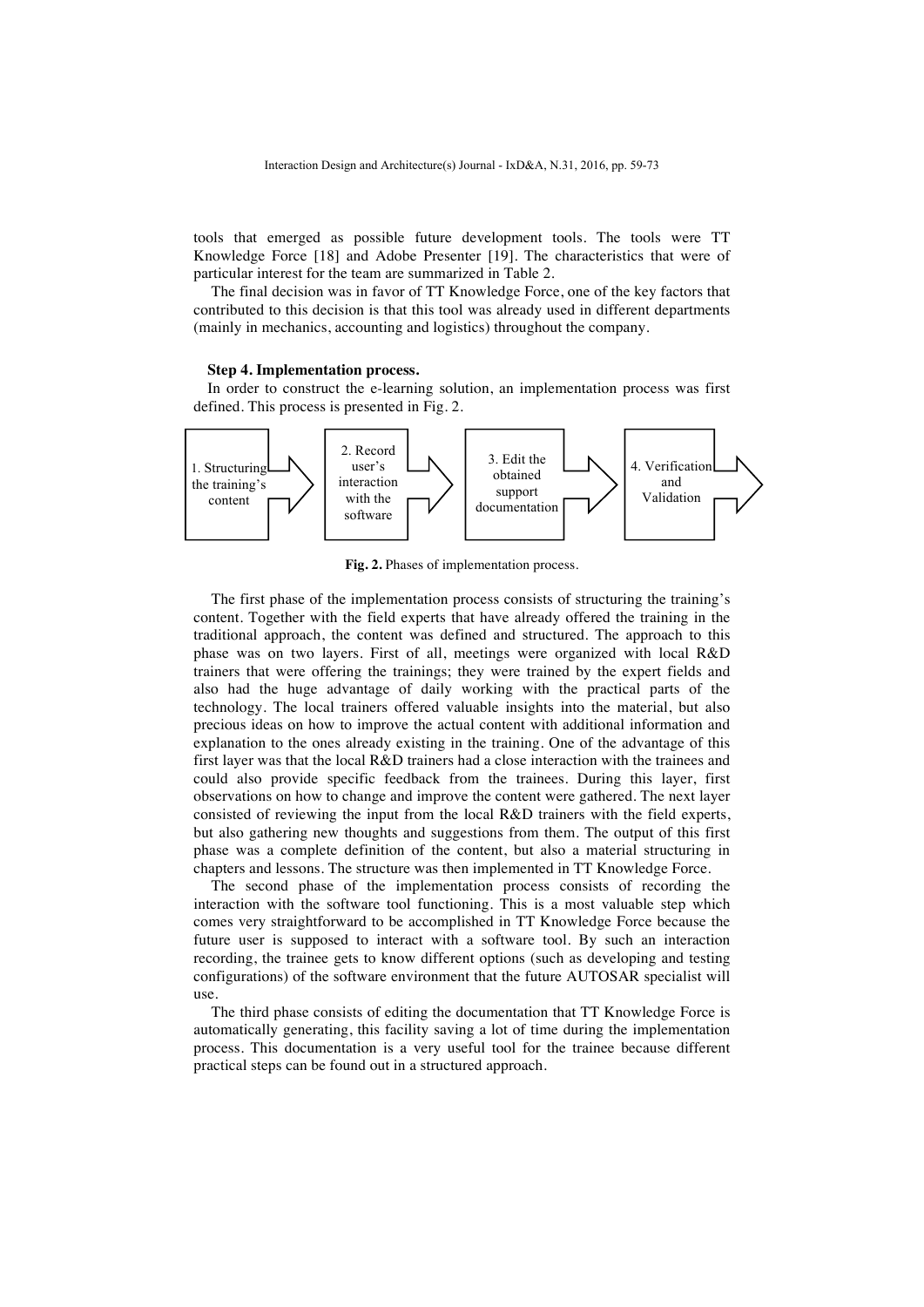The forth phase is the verification and validation phase. The goal of this phase is to check if the system correctly implements the requirements. For this, a three layer approach has been devised. First of all, the content (including the educational environment requirement implementation) was sent to be reviewed by local R&D trainers and field experts. The suggested modifications were discussed, agreed upon and some of them were implemented. The final decision was taken by the management team. A faced issue on this layer was that of differentiating between working with TT Knowledge Force on a test server and on a production server. The official content is supposed to appear on a production server, hence the obligation to develop it here and not on the testing one. The second layer of this phase consisted of locally sending the e-learning solution to all developers and testers teams from the department so that they could evaluate and come-up with improvement ideas and findings. As an outcome of this layer suggestions were formulated to add a separate module on how the e-learning training is being used, but also adding quizzes and assessments to different modules. One of the issues that appeared on this layer was the fact that TT Knowledge Force is not a Learning Management System, therefore no tracking of participants could be realized. In order to surmount this inconvenient, the tool provider suggested to use other existing options which were already available in the company.



**Fig. 3.** Layers of verification and validation phase.

The third verification and validation layer consisted in sending the e-learning training to different worldwide software developers and testers to use it and send feedback about it. A summary of the verification and validation phases are presented in Fig.3.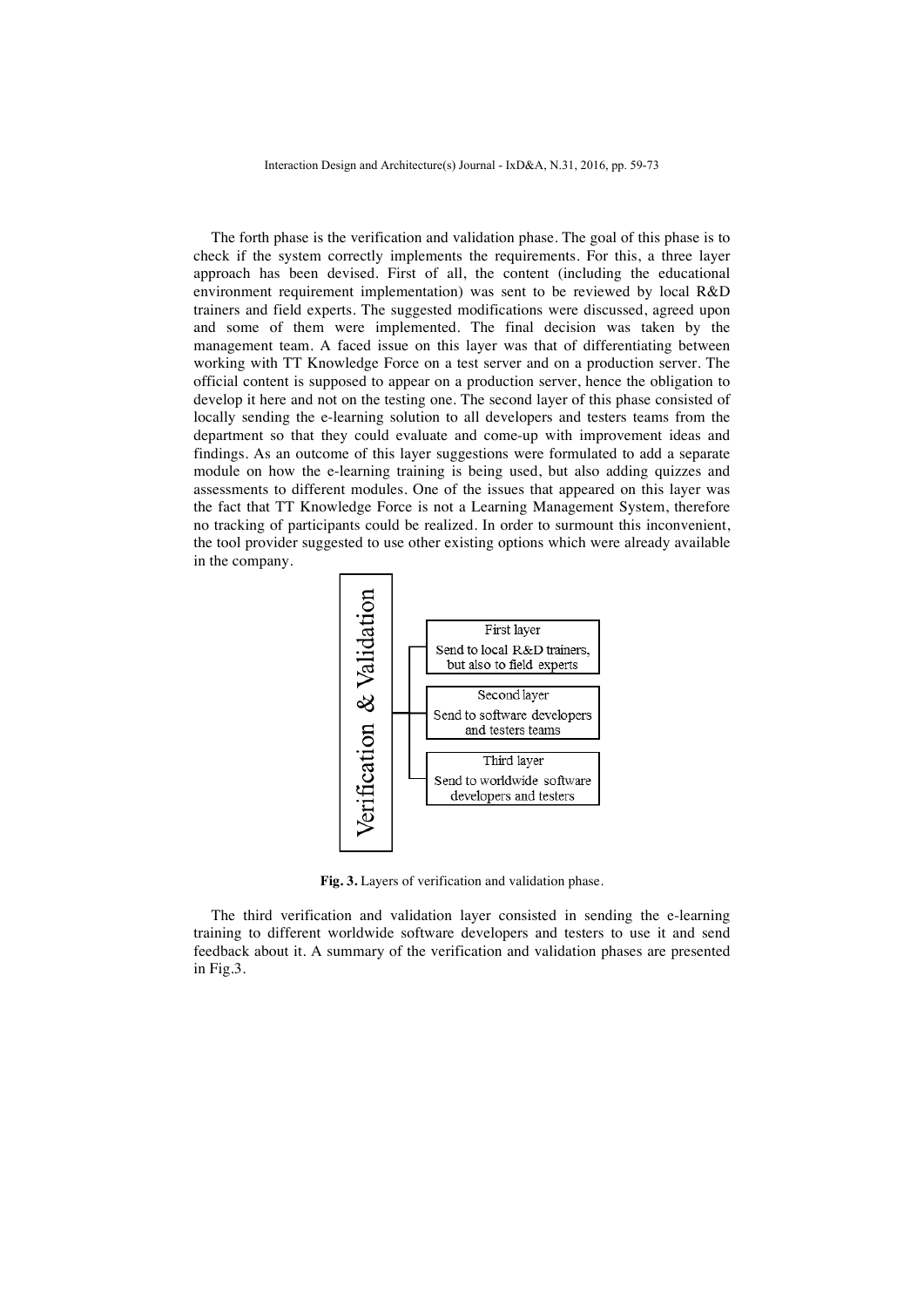# **4 Obtained results**

#### **4.1 Architecture of the e-learning solution**

The obtained e-learning system architecture comprises of seven modules. This structure is offering to each trainee the proper educational environment which offers the know-how on AUTOSAR technology.

The approach is a gradual one, taking the trainee from an introductory level where general concepts and the overall framework is explained (Architecture Overview module), moving forward to a practical part where both the software developer and software tester roles are underlined (Introduction to CESSAR-CT module) and later on presenting advanced knowledge and practical usage of the AUTOSAR technology (from Run Time Environment module until Diagnostic Stack module).



**Fig. 4.** Architecture of the e-learning solution.

Due to the e-learning nature of this solution, issues such as time and cost were overcome. Different participants from a spectrum of locations around the world can take part into the training while the trainer is no longer needed to move long distances in order to present the material in a certain R&D center. From the trainee point of view, a communication option in the training is offered for unclear practical or theoretical parts where he / she can ask questions to the trainers and get answers. Each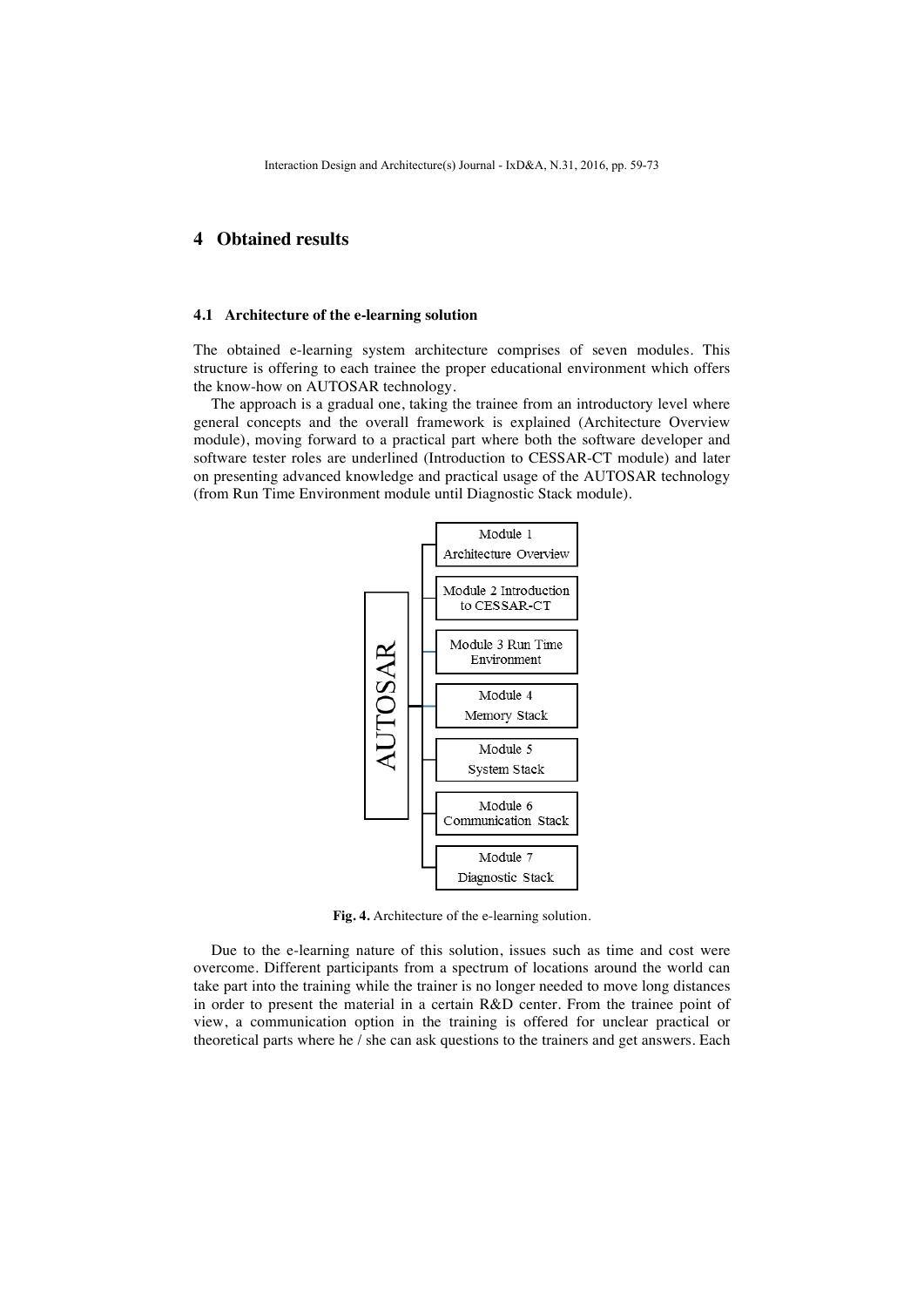trainee can study the material until lessons are learned, but also a plethora of quizzes and assessments are available throughout the modules.

## **4.2 Proposed guidelines**

Based on the acquired practical experience developing the present solution and also taking into account the state-of-the-art literature review, a set of guidelines for developing educational environments for automotive industry is proposed. This set of guidelines is formulated in terms of guidelines from the management point of view, development and, finally, testing point of view.

### **Guidelines from the management point of view.**

- 1. The management should have a clear view on the concept of the desired elearning project, regarding the goal and final usage of such a project.
- 2. Clear requirements of the project should be offered to the development team. A lack of such requirements will lead to unnecessary modules implementation or even facing some unsolvable issues.
- 3. After taking the decision that a certain training or task could be transferred in an e-learning content, specific requirements should be formulated regarding the e-learning content. Examples of such mandatory requirements are: should the solution track the participants, is it necessary to use a Learning Management System, should the assignments be implemented for all students etc.
- 4. The management team should aim for implementing an educational environment. This means that in the beginning a clear understanding of trainees' way of perception should take place. In this way, the content of the e-learning ca be adopted accordingly.
	- a. Only after a rigorous study of trainee's ways of assimilating the information, the content can be created.
	- b. The management team should allocate time and budget for such a testing.
- 5. Iterations with clear feedback should be established for the development team.

### **Guidelines from the development point of view.**

- 1. Try to profoundly understand management's requirements.
	- a. Organize meetings with the management so that you can plainly discuss those requirements which are not straightforward.
	- b. Clearly present alternatives to the management.
	- c. For your proposed alternatives, always present which would be the gain for the project.
- 2. The development team should develop different use-cases for the offered requirements.
- 3. Conduct a professional study on which are the available options for implementing the e-learning project.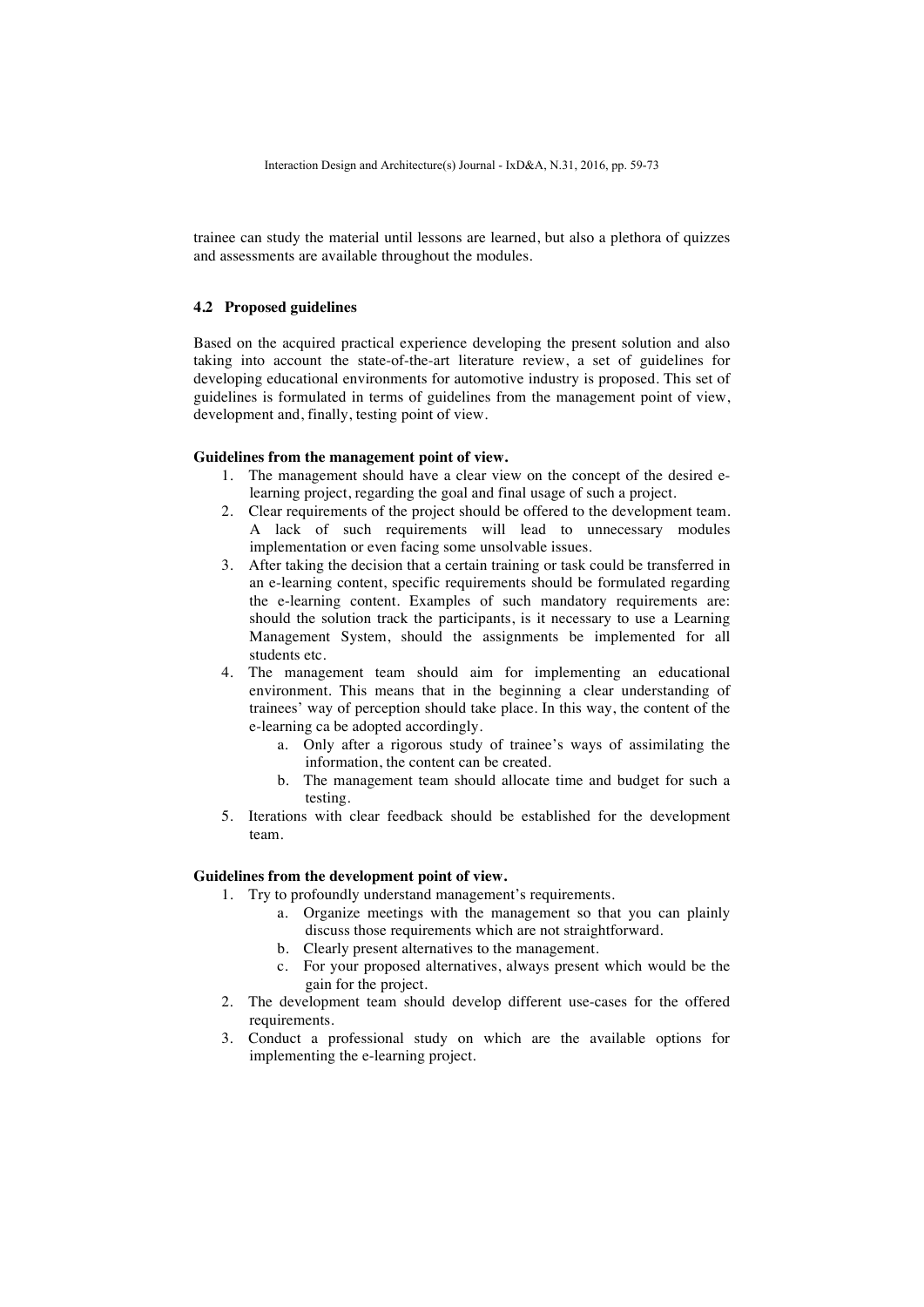- a. Together with the management team, clearly establish if a Learning Management System is necessary or not. Such a system can easily track the participants and their progress. In some cases it is not required to use such a facility.
- b. Communicate with the management on what can the particular tool offer; clearly state the limitations. Even if there is a tool already available in the company, it is not necessary to use it for a certain task where is not completely applicable.
- c. If, from different reasons, you have to develop an e-Learning project with a solution that does not offer the tracking of participants, then search for alternatives for this particular task.
- 4. For the development part, follow a development process, like the one described in this paper.
- 5. Organize a training for the tool you finally chose.
	- a. From this training, clarify which is the official way of deploying the training. Usually the content can be developed on a training and production servers. If the development is on a test server, then find out when the content should be moved to the production server where will be the official version of the e-Learning project.
	- b. If the plan is to embed different media files in the chosen tool, understand the details of this operation (software limitations, bandwidth, etc.).
	- c. Find out if you can obtain a local build of the project. This build can be further uploaded on a certain location for testing purposes.
	- d. Understand if the tool is offering an automatically generated documentation and how this documentation can be edited.
- 6. Understand the differences between quizzes and assessments. Quizzes might be applied without a clear mark, just to understand some important topics, while the assessments usually take place at the end of a module.
	- a. Consult with the management on the possibility of taking out the assessments for certain employees coming from different regions of the world.
	- b. Decide if the attendance certification should be offered automatically at the end of the training or based on an examination.
- 7. Define a time when to implement in the e-learning solution the provided feedback. Usually this takes place in a future iteration based on the existent process.

### **Guidelines from the testing point of view.**

- 1. Try to clearly understand management's requirements.
- 2. If educational environment elements are presented in the requirements, then these should be verified.
- 3. Build a list of found issues and send it to the development team.
	- a. Assure that you have a clear vision on the solved tickets.
- 4. The improvement ideas should be tracked by the testing team, based on an official approval of the management.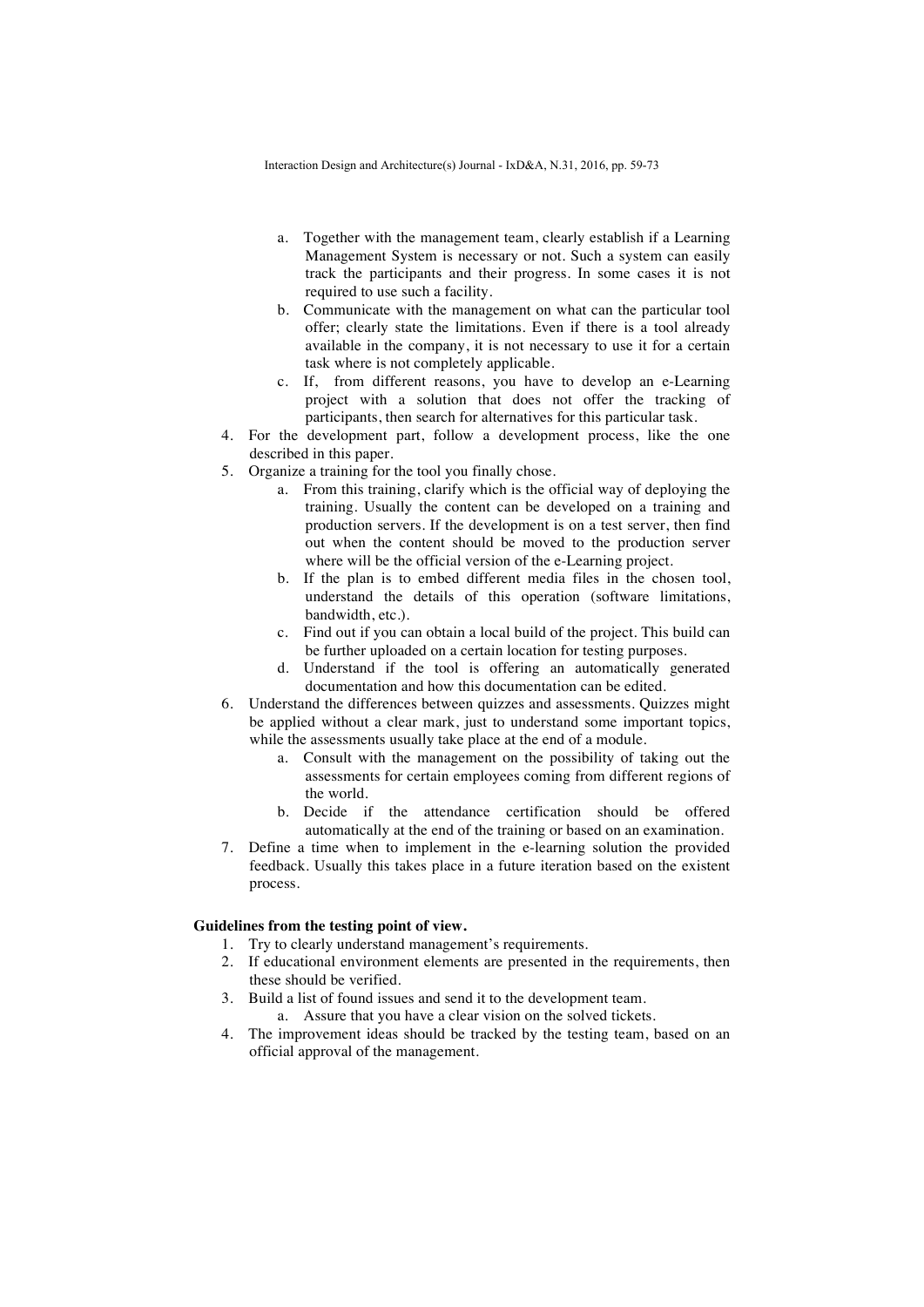### **4.3 A discussion on the educational environment**

Building an educational environment is not a straightforward task because it implies different subjective factors, as we have seen in section 3, some of which being motivation and perception of relevance. The educational environment requirement is to be verified during the first layer of the verification and validation phase.

*Remark 1.* The present e-learning project is implementing the educational environment concept by a communication line with the local R&D trainers. After completing the training, in the case that a trainee cannot understand a certain topic or practical aspect, a communication line has been opened with a local R&D trainer. In this way, the personal communication factor is established (a key ingredient to building educational environments).

*Remark 2.* The present e-learning project is implementing the educational environment concept by offering the chance to every trainee to access the material as many times is necessary. Giving the e-learning nature of the solution, each participant can access the training whenever finds it suitable in order to find an answer or learn a topic.

One of the key ingredients that make-up for an educational environment is offering the training in the preferred learning style of the trainee. As it was previously presented, this step is to be realized at the beginning of the process. In order to establish how many of the possible future trainees can suit their way of learning to our e-learning solution, a survey has been offered to 86 possible future trainees. The outcome of this survey was to obtain their 4-letter type formula according to Carl Jung's and Isabel Briggs Myers' typology [20].



**Fig. 5.** Third letter of the Carl Jung's and Isabel Briggs Myers' typology.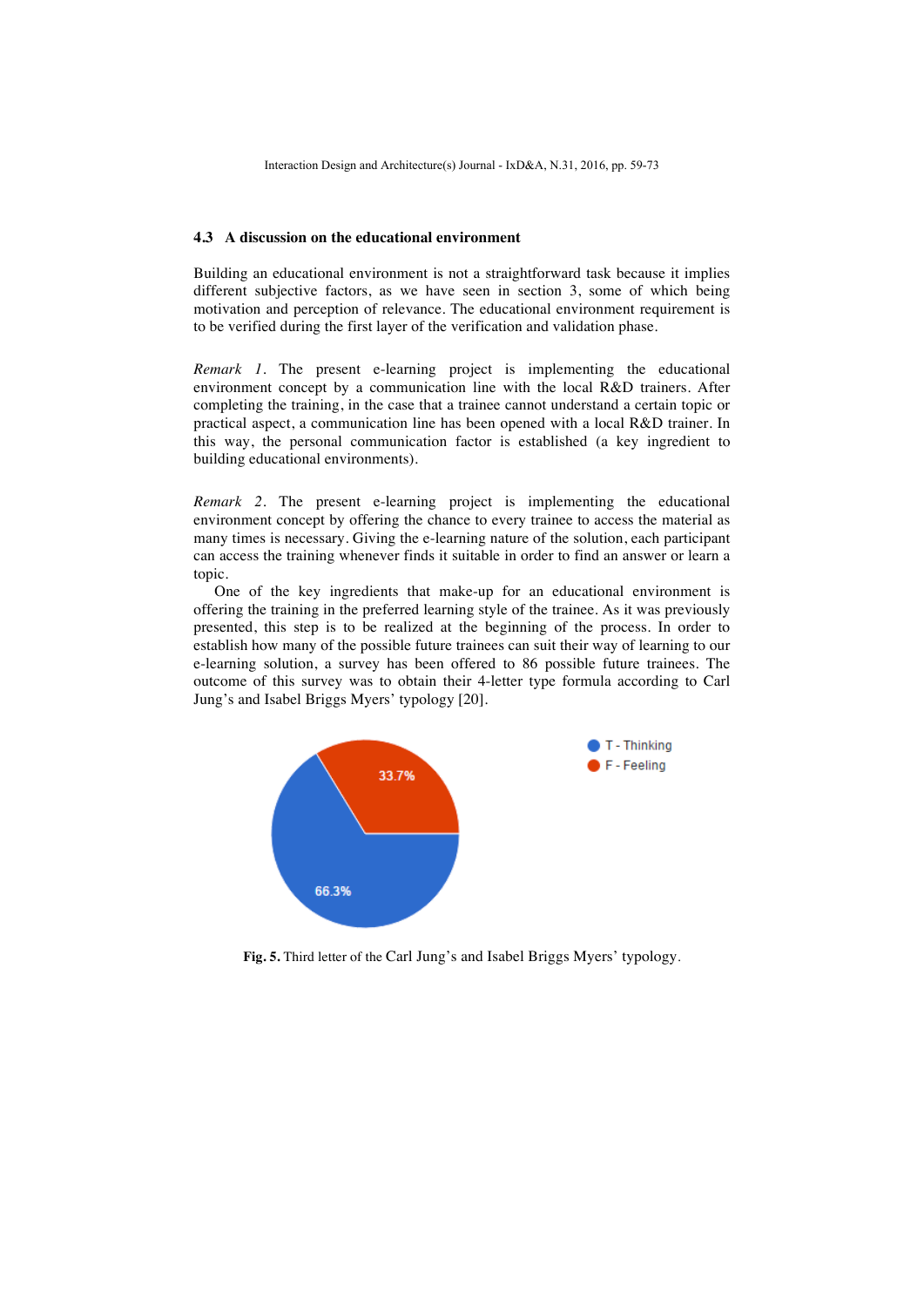

**Fig. 6.** Fourth letter of the Carl Jung's and Isabel Briggs Myers' typology.

The results that are of most importance for the present project are the third and fourth letter from the above mentioned test. The third letter is basically revealing how a person processes information, either thinking (the information is processed by logic) or feeling (the decisions are based on emotions). From the point of view of the Academy project, it is relevant that percentage that is indicating the information perceiving thorough logic: 66.3% of the prospective trainees are suitable to take part in such an educational environment due to their ability of logically processing the information (Fig. 5). The fourth letter of the test is showing how someone is implementing the processed information, either judging (by sticking to a rational plan) or perceiving (by improvising). From the study it can be seen that 60.5% of the possible future trainees are suitable to take such an e-learning course due to their capacity of following a structured presentation (Fig. 6).

## **5 Conclusions**

This paper presents an educational environment implementation based on an elearning architecture that is developed in an industrial company. Based on the acquired experience and previous work, a set of guidelines has been proposed on how to build such a project. A study has been also made on how many prospective trainees are suitable to take part in the e-learning solution which is a key ingredient in obtaining educational environments.

The difficulties of this implementation were to be faced in harmonizing the expectations of different managers towards the outcome of the project. Since this is an ongoing project, new iterations are expected to take place in the future where different other features will be added. One of the main future directions is to research specific methods to make this solution approachable by the "Feeling" and "Perceiving" categories of the Carl Jung's and Isabel Briggs Myers' typology test.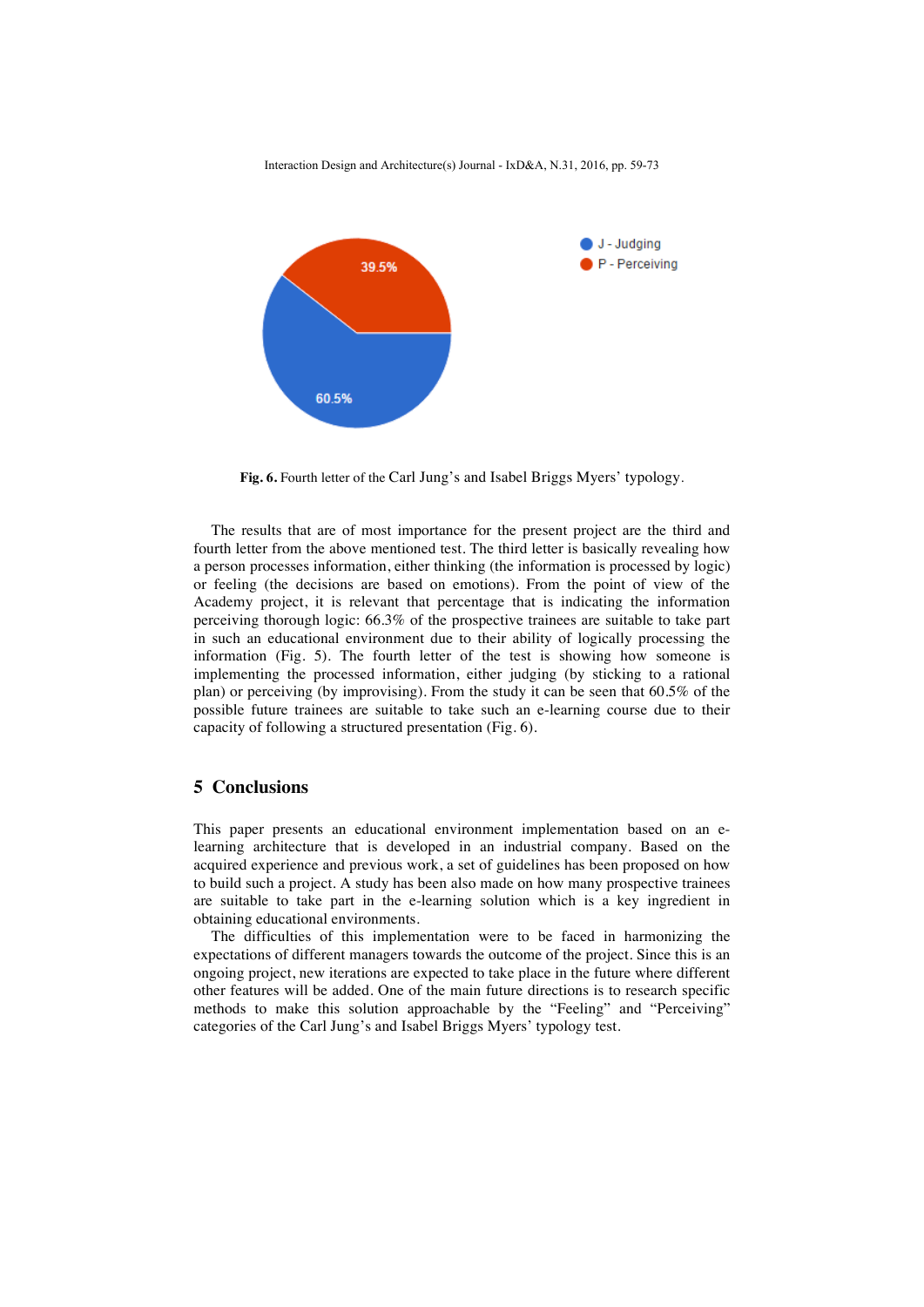**Acknowledgments.** This paper was partially developed and funded under the Continental Automotive AG project AC\_G\_xBU\_Academy, 5718/01.03.2012, Additional act 22. The Carl Jung's and Isabel Briggs Myers' typology quiz is developed together with my colleague Versavia Ancusa.

## **References**

- 1. Jagga, A.: E-Learning in the Automobile Industry: Challenges & Solutions. Retrieved from http://www.gc-solutions.net/blog/e-learning-in-the-automobile-industry-a-challenges-andsolutions/
- 2. Heinecke, H.: AUTOSAR Current results and preparations for exploitation. 7th EUROFORUM conference "Software in the vehicle", pp. 1--8, Stuttgart, (2006)
- 3. Fennel, H.: Achievements and Exploitation of the AUTOSAR Development Partnership. SAE Convergence Congress, pp. 1--12, Detroit, (2006)
- 4. Continental Automotive AG. Retrieved from http://www.continental-automotive.com/ www/automotive\_de\_en/
- 5. Hutchinson, L.: Educational environment. BMJ, pp. 810--812 (2003)
- 6. Johnson, R., Hornik, S., Salas, E.: An empirical examination of factors contributing to the creation of successful e-learning environments. International Journal of Human-Computer Studies, pp. 356--369 (2008)
- 7. Kok, H., Mobach, M., Omta, O.: Predictors of study success from a teacher's perspective of the quality of the built environment. Management in Education, pp. 1--10 (2015)
- 8. Ma, S., Li, J.: The Design and Development of Web-Based E-Learning Courseware for CAE. IEEE International Symposium on Knowledge Acquisition and Modeling Workshop, pp. 678--680, Wuhan, (2008)
- 9. Xin, M.: Design of a flexible e-learning system for employee's education in manufacturing industry based on knowledge management. IEEE International Symposium on IT in Medicine Education, pp. 1034 -- 1038, Jinan, (2009)
- 10. Lukac, D.: Examples of best practice of university-industry collaboration in the domain of electro-CAD application by using EPLAN P8 and E-learning systems. 38th International Convention on Information and Communication Technology, Electronics and Microelectronics, pp. 804--808, Opatija, Croatia, (2015)
- 11. Karaali, D., Gumussoy, C. A., Calisir, F.: Factors affecting the intention to use a web-based learning system among blue-collar workers in the automotive industry. Computers in Human Behavior, pp. 343--354 (2011)
- 12. Ivanova, M., Grosseck, G., Holotescu, C.: Analysis of Personal Learning Networks in Support of Teachers Presence Optimization. PLE Conference. Aveiro, Portugal, (2012)
- 13. Weichhart, G., Stary, C.: Collaborative Learning in Automotive Ecosystems. 3rd IEEE International Conference on Digital Ecosystems and Technologies, pp. 235--240, Istanbul, (2009)
- 14. Einwächter, F., Tourou, P., Sourkounis, C.: Interactive virtual experiments for web-based education on wind energy. Ninth International Conference on Ecological Vehicles and Renewable Energies, pp. 1--7, Monte-Carlo, (2014)
- 15. Travassos, M., Machado, C., Maciel, F. P.: Electrical engineering teaching and distance learning using a desktop virtual reality system. 48th International Universities' Power Engineering Conference, pp. 1--4, Dublin, (2013)
- 16. Gordienko, Y., Stirenko, S., Gatsenko, O., Bekenov, L.: System Science Gateway for Distributed Multiscale Course Management in e-Science and e- Learning — Use Case for Study and Investigation of Functionalized Nanomaterials. 38th International Convention on